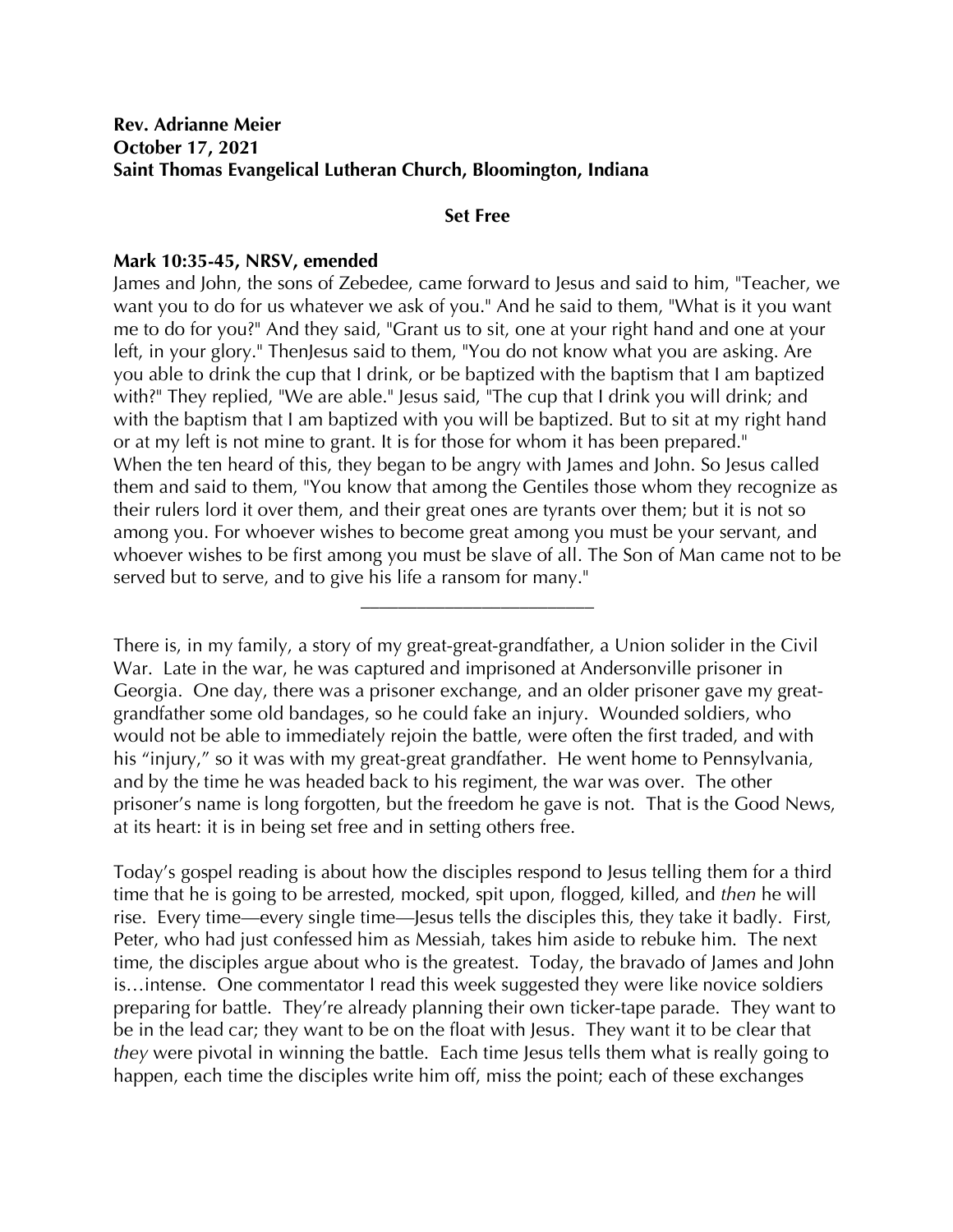show how often we're mistaken about what the Reign of God could be like; each time Jesus rejects what they're trying to project onto his kin-dom.

Jesus rejects the idea that the Messiah was a militaristic conqueror, fated to defeat and subdue Israel's enemies. Instead, he says, God's kin-dom is about taking up your cross, about loosing your life; the Messiah is not a victorious general, but, a suffering servant. Jesus rejects the disciples' illusions of grandeur, their ideas of reversing—but still preserving—the social ladder. Instead, Jesus teaches that true greatness is becoming the servant of all, the truly great are those who welcome nobodies as equals. This time, Jesus rejects ticker-tape parades, celebrating the victors, memorializing those who secured their own freedom—no matter the collateral damage. Instead, the kin-dom of God is about setting others free, giving one's life as a ransom for many.

When we talk about what happens in the cross, we talk about atonement. This last verse, that the son of humanity came to give his life as a ransom for many, is often used to justify substitutionary atonement. Substitutionary atonement is the idea that God demands payment for sin, and Jesus is that payment, the sacrificial lamb of the new covenant. This is, of course, the main atonement theory most of us grew up with, with God demanding his pound of flesh for our mistakes, standing by silently as his only begotten son pays for errors. There is a time and a place, perhaps, for substitutionary atonement, but there are so many other, beautiful ways of understanding the cross. Substitutionary atonement assumes the old system of ritual sacrifice, just with Jesus substituted for the lamb. The trouble is, this verse doesn't say that Jesus is the sacrificial lamb—that's more John's speed, than Mark's. In this verse, Jesus is talking about ransom, about the money given in order to set hostages free; about the trades made to bring home prisoners of war. In Mark's gospel, God isn't some cigar-smoking gangster beating people up for payment. In Marks' gospel, God is the one who sets people free. Not from God's wrath, but from everything that binds us: from self-centeredness, from afflictions of the body and the soul, from the law which demands more from some than others, from our stuff and other idols that will never save us or set us free.

Truly, much of Luther's works sound like this demanded payment, but Luther struggle to reconcile a vengeful God with the self-sacrifice of Jesus on the cross. When Luther writes about baptism, he says, baptism "signifies the old person in us with all sins and evil desires is to be drowned and die through daily sorrow for sin and through repentance, and on the other hand that daily a new person is to come forth and rise up to live before God in righteousness and purity forever." Not that God demands payment, but that, in Christ in Christ alone—we are set free from our selfishness, we are set from systems that oppress us, we are set free from self-harm and hatred, and we are set free for the pleasure of God and the sake of our neighbor in order to work with God in the right-side-upping of the world.

Every time Jesus tells us what to expect, every time he tells us what is going to happen to him, he immediately follows it with a teaching designed to set us free from our own self